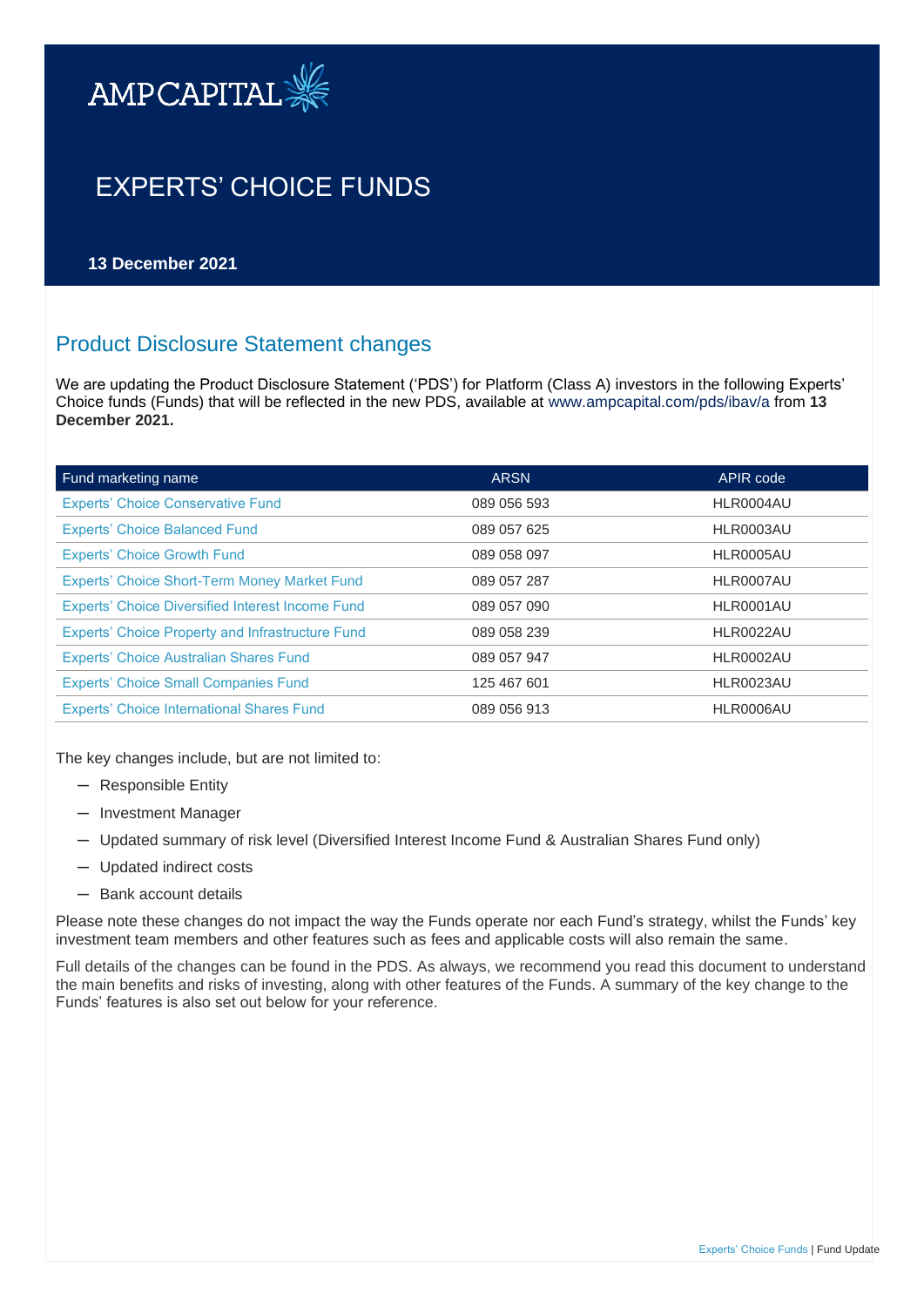# **The responsible entity has changed (effective on 13 December 2021)**

The responsible entity (RE) for the Funds has changed from AMP Capital Funds Management Limited (AMPCFM) to ipac Asset Management Limited (IAM), another member of the AMP Group.

#### **What's the role of a responsible entity?**

As trustee, the responsible entity makes sure the Funds are managed in the best interests of investors and in compliance with the law.

For your reference, details for AMPCFM and IAM are shown below.

| <b>Responsible Entity (RE)</b>                       | <b>ABN</b>     | <b>AFSL</b> |
|------------------------------------------------------|----------------|-------------|
| <b>Previous RE</b>                                   |                |             |
| <b>AMP Capital Funds Management Limited (AMPCFM)</b> | 15 159 557 721 | 426455      |
| <b>New RE</b>                                        |                |             |
| ipac Asset Management Limited (IAM)                  | 22 003 257 225 | 234655      |

#### **Who is ipac Asset Management and what are the benefits of the change of RE?**

IAM is a member of the AMP Group and already acts as a responsible entity for similar funds, with a sole focus on funds which use multi-manager as well as multi-asset investment approaches. Importantly, IAM is dedicated to acting as an RE and does not carry on other substantive businesses or activities.

We believe that the appointment of IAM as RE is in the best interests of unitholders in each Fund and is expected to provide a number of benefits, including:

- accessing IAM's specialist RE expertise in the operation of multi-manager and multi-asset funds, which it has gained from its significant experience in operating these fund types for over 30 years;
- providing for further focus and efficiencies in operational and governance functions for the Funds, as well as alignment with AMP's organisational structure into the future; and
- ensuring seamless transition of the operations of the Funds, given IAM is a related entity within the AMP Group and key personnel, systems and resources that manage and support the Funds will remain the same.

## **The investment manager has changed (effective on 13 December 2021)**

AMP Capital Investors Limited (AMPCI) was the previous investment manager for the Funds. When IAM became the responsible entity, it appointed National Mutual Funds Management Ltd (NMFM) as the replacement investment manager for the Funds in place of AMPCI. **NMFM is also a member of the AMP Group and will retain AMPCI's Multi-Asset Group's investment capability**, which has significant experience as an investment manager for multimanager as well as multi-asset investment approaches.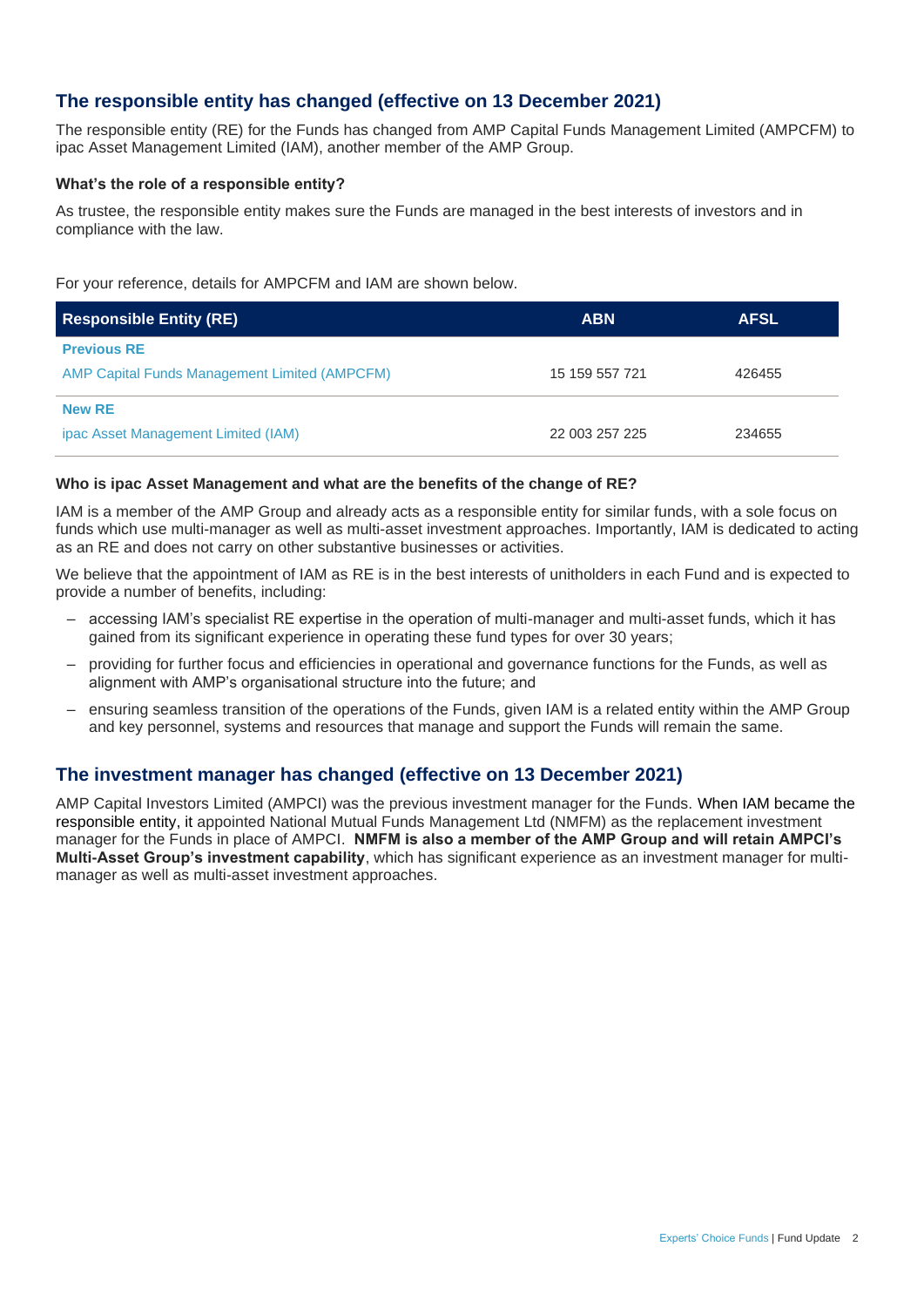For your reference, details for AMPCI and NMFM are shown below.

| <b>Investment manager</b>                    | <b>ABN</b>     | <b>AFSL</b> |
|----------------------------------------------|----------------|-------------|
| <b>Previous investment manager</b>           |                |             |
| <b>AMP Capital Investors Limited (AMPCI)</b> | 59 001 777 591 | 232497      |
| New investment manager                       |                |             |
| National Mutual Funds Management Ltd (NMFM)  | 32 006 787 720 | 234652      |

As the investment manager, NMFM will be responsible for the management and investment of the Funds' assets. Part of this role is to conduct research into and appoint specialist investment managers who undertake investment activities in the underlying assets of the Funds. These managers range from large global firms to boutique managers. NMFM will blend the mix of these managers to construct a portfolio with the aim to deliver strong investment outcomes for the Funds' investors.

#### **Who is National Mutual Funds Management Ltd?**

NMFM brings a focus to multi-asset investing. Importantly, NMFM will retain AMPCI's Multi-Asset Group's investment capability.

The Multi-Asset Group has provided innovative multi-asset investment solutions for investors for more than 40 years and comprises a team of over 20 investment professionals with specialist expertise in economic analysis, asset allocation, portfolio and risk management and manager selection. We believe that the team's broad range of skills and experience provides an edge in constructing portfolios across various portfolio types and objectives that suit a wide range of investors.

As a member of the AMP Group, NMFM has access to the resources of the AMP Group which are comparable to those available to AMPCI.

Importantly, while the responsible entity and investment manager entities are changing, the investment strategies for the Funds will remain the same, along with key personnel, systems and resources that manage and support the Funds. Furthermore, we believe that as a related entity within the AMP Group, NMFM's appointment as investment manager ensures a seamless transition of the operation of the Funds.

#### **Why have the responsible entity and the investment manager changed and does this impact the day-to-day management of my Fund?**

As part of AMP Limited's (AMP) business strategy to simplify and streamline its organisation, AMP has been undertaking a review of its funds management functions and structure and identified a number of benefits to the consolidation of its responsible entity and investment manager arrangements.

The transition of the Multi-Asset Group business to AMP's Australian wealth management business will establish an end-to-end superannuation and investment business, better able to deliver a strong investment proposition, whilst serving our clients.

We believe that IAM's appointment as RE of the Funds, and the related change in investment manager, will not lead to any material change in the way that the Funds, and their investments, are managed.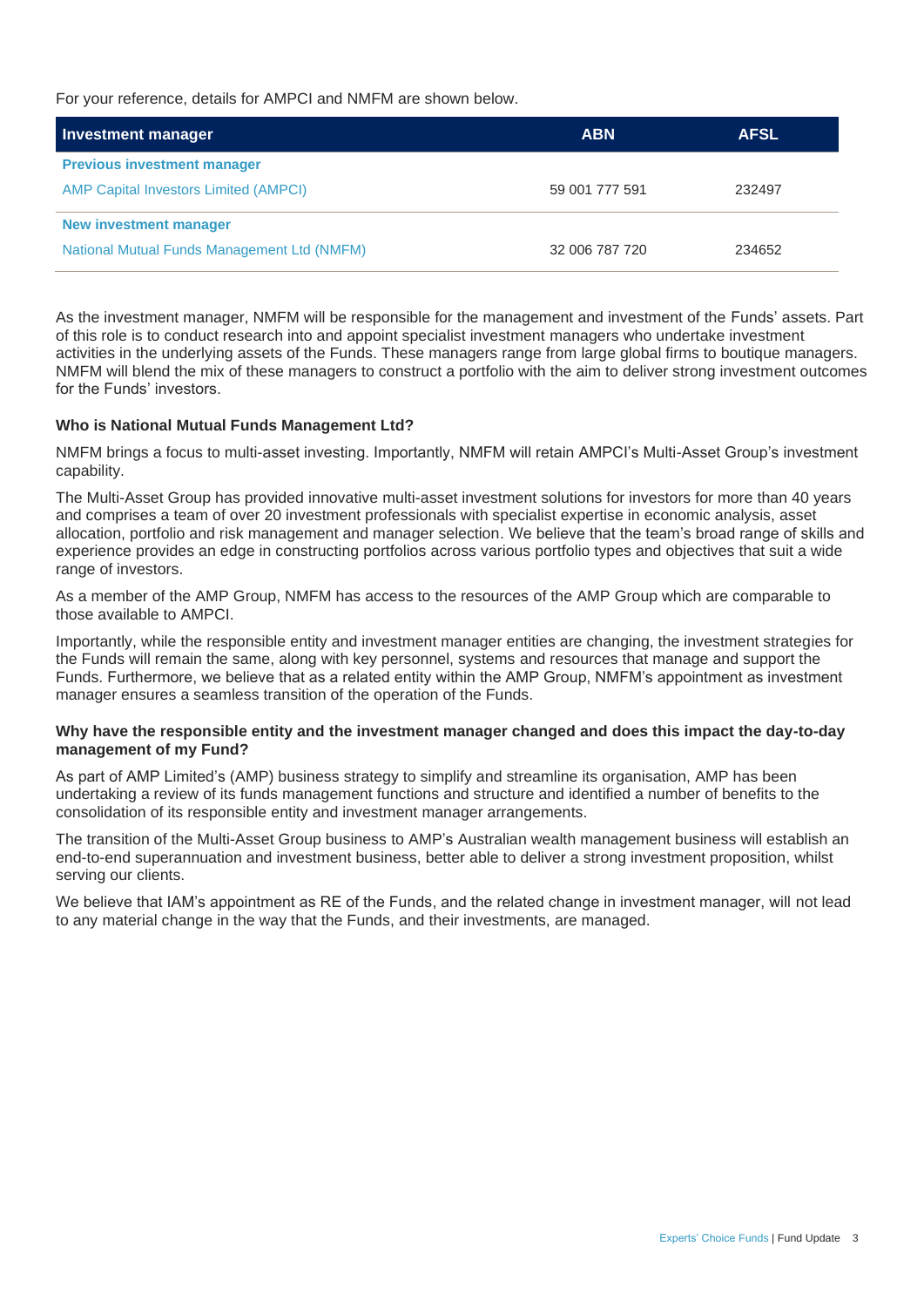# **Updated Summary of risk level**

Following a recent review, the Risk band and Risk label for the following Funds only will be updated:

| Fund marketing name                                        | <b>NEW</b>                                                                                                                         |               | <b>PREVIOUS</b>         |  |
|------------------------------------------------------------|------------------------------------------------------------------------------------------------------------------------------------|---------------|-------------------------|--|
|                                                            | <b>Risk band</b>                                                                                                                   | Risk label    | Risk band<br>Risk label |  |
| <b>Experts' Choice Diversified Interest</b><br>Income Fund | 4                                                                                                                                  | <b>Medium</b> | 3<br>Low to medium      |  |
| Information about new Risk band<br>and Risk label          | This means we estimate the number of negative annual returns over any<br>20-year period would be in the range of 2 to less than 3. |               |                         |  |
| Experts' Choice Australian Shares Fund                     | 7                                                                                                                                  | Very high     | High<br>6               |  |
| Information about new Risk band<br>and Risk label          | This means we estimate the number of negative annual returns over any<br>20-year period would be in the range of 6 or greater.     |               |                         |  |

## **Updated estimates of indirect costs**

While there have been no changes to the fee structure that applies, our estimates of certain fees and costs for the Funds have been updated following our latest review, to ensure they accurately reflect the costs of managing the Funds.

Full details can be found in the PDS. As always, we recommend you read this document to understand the main benefits and risks of investing, along with other features of the Funds.

### **Bank account details have changed (effective from 13 December 2021)**

The bank account details for all applications when you invest into the Funds have changed to:

| <b>Bank account feature</b> | <b>Bank Details</b>                                  |
|-----------------------------|------------------------------------------------------|
| Account name                | IPAC Asset Management Ltd Applications Trust account |
| Account number              | 402362003                                            |
| <b>BSB</b>                  | 255-000                                              |

#### **What will happen if application money is paid to the previous bank account?**

**From 13 December 2021 up until 31 January 2022**, if your application money is paid to the previous bank account, we will redirect the funds to the new bank account.

However **after 31 January 2022**, if your application money is paid to the previous bank account, the money will be returned to you and we will unfortunately not be able to process your application to invest until the money is paid to the new bank account, as shown in the table above.

### **Is any action required by investors?**

### **Please note the change of bank account details for all future applications.**

No additional action is required by investors.